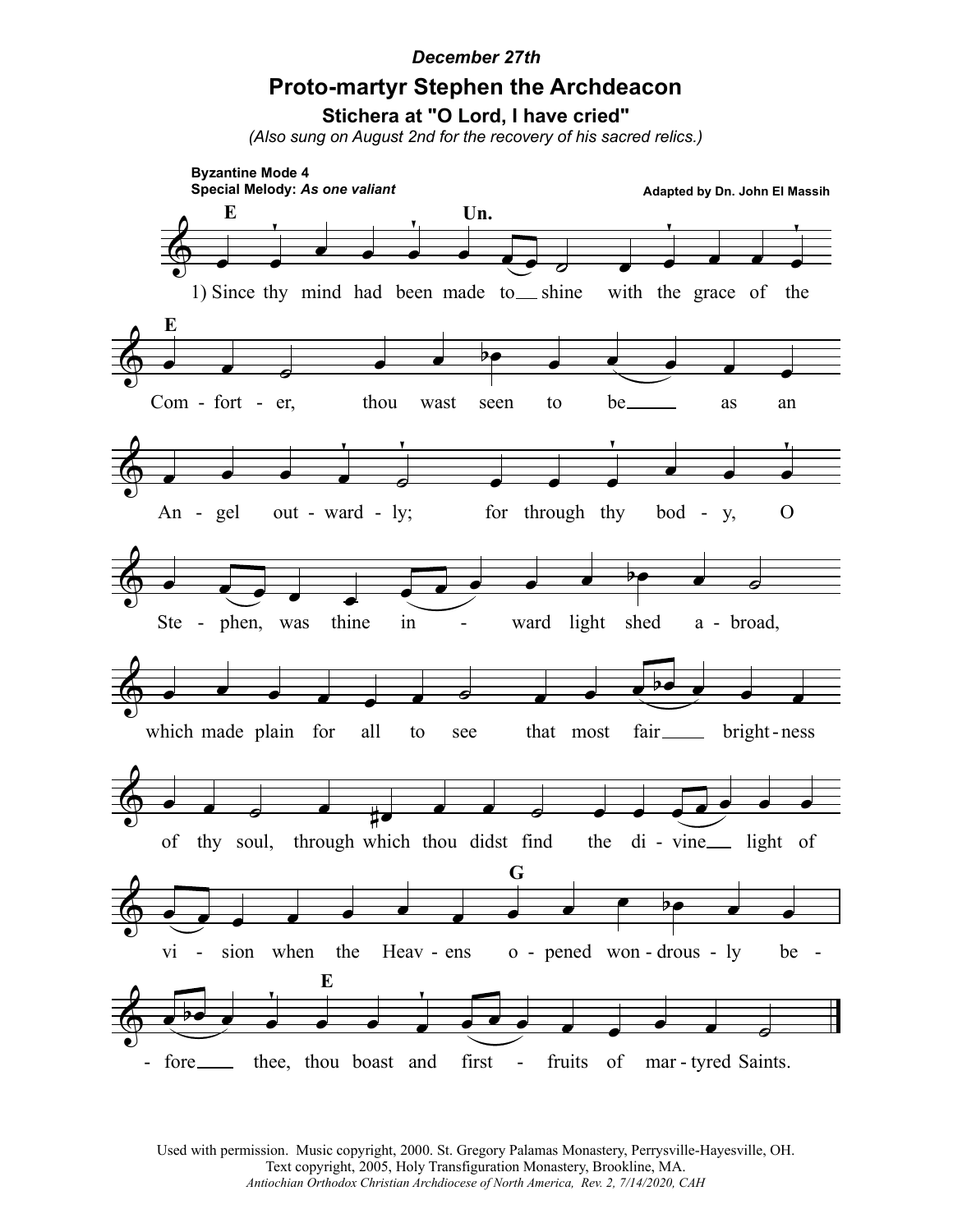

Used with permission. Music copyright, 2000. St. Gregory Palamas Monastery, Perrysville-Hayesville, OH. Text copyright, 2005, Holy Transfiguration Monastery, Brookline, MA. Antiochian Orthodox Christian Archdiocese of North America, Rev. 2, 7/14/2020, CAH